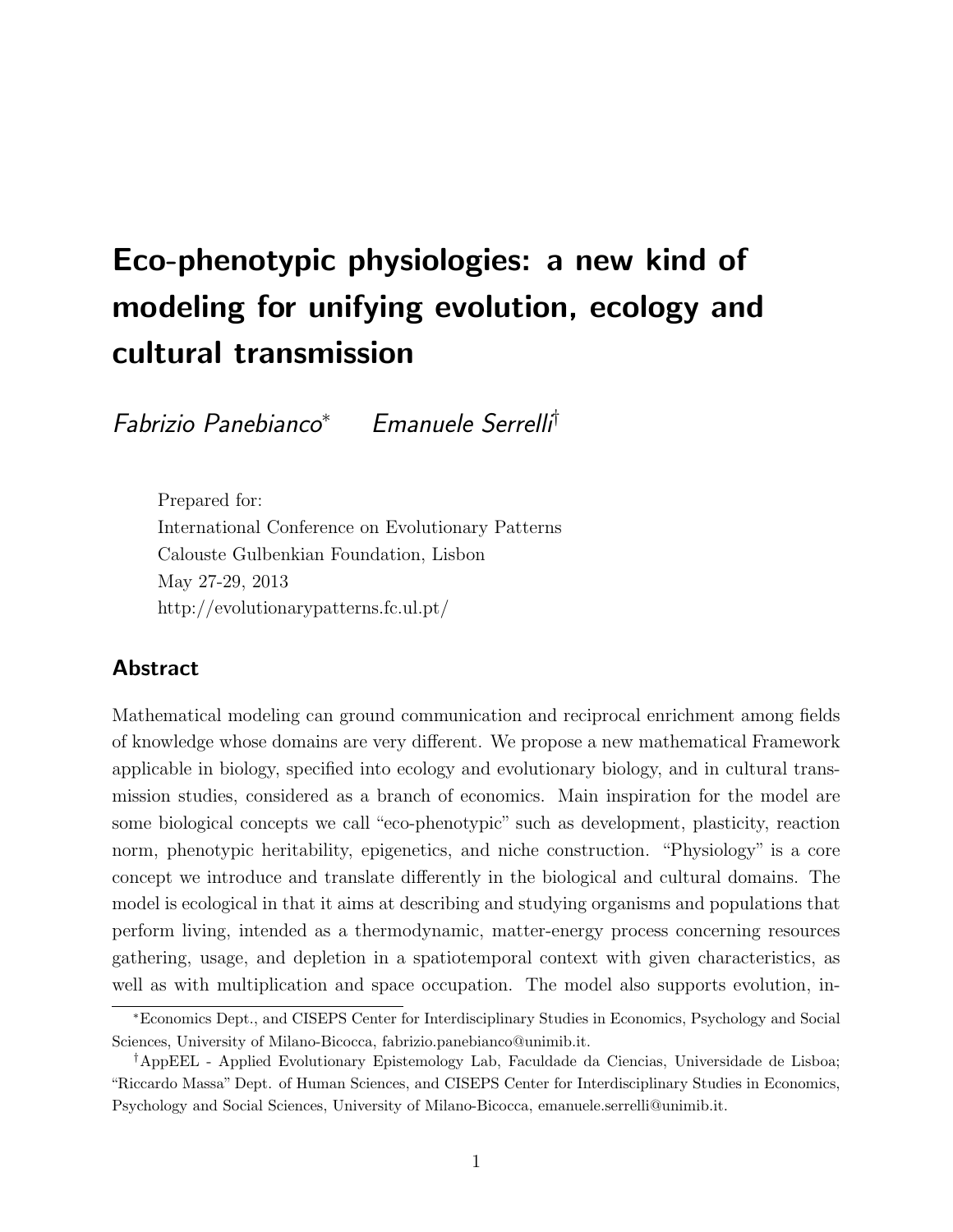tended as a dynamics including cumulative change in the features of unique organisms that are connected into breeding populations. The model is then applicable to the economics of cultural transmission in which individuals form their attitudes and patterns of behavior under a complex system of influences derived from their "cultural parents", other members of the society, and the environment. On the side of biology, an innovative goal is to integrate in a single model all the eco-phenotypic concepts as well as both evolution and ecology. On the side of cultural transmission, eco-phenotypic modeling seems more appropriate in capturing some aspects of cultural systems which are modeled away in the earlier framework based on Mendelian population genetics.

## 1 Introduction

Mathematical modeling can ground communication and reciprocal enrichment among fields of knowledge whose domains are very different. We propose a Framework of formal relations general enough to be applicable in biology and in cultural transmission studies, where the former is further specified into *ecology* and *evolutionary biology*, and the latter is considered as a branch of economics. The idea of connecting biology and economics is, of course, not new. On the contrary, cultural transmission studies stemmed from the idea of applying the mathematics of population genetics to cultural traits treated as genetic alleles: Cavalli-Sforza and Feldman [Cavalli-Sforza 81] inaugurated a way of building unified models of the genetics and culture of ancient human populations, and familiarity between economics and biology has been consolidated by decades of this kind of modeling [Bisin 10]. While acknowledging such debt, our Framework lies outside the fundamental tradition of cultural transmission studies inspired to population genetics. We are indeed interested in modeling some biological concepts we will call "eco-phenotypic concepts"<sup>1</sup> such as development, plasticity, reaction norm, phenotypic heritability, epigenetics, and niche construction.

In evolutionary biology, after a period of marginalization [Pigliucci 07], eco-phenotypic concepts are now fully integrated in theory, and central both in empirical research and modeling, but available modeling frameworks are either too complicated or too reductive for our purpose. On the complicated side, we have quantitative genetics [Via 85] which, despite some criticisms [Pigliucci 06], contains the most advanced mathematical tools to specify a

<sup>&</sup>lt;sup>1</sup> We adopt here a term that was in use since the 1980s, in particular in aquatic invertebrate paleontology [Loden 80, Miller 82, Reyment 88, Scrutton 96, Burton 07, Harper 07, Werderlin 07, Zieritz 09, Wilk 09, Dynowski 10, Schneider 10, Whelan 12], but also more recently in mammals [Piras 10, Colangelo 12]. It will become clear in the Framework that, differently from this literature, we do not oppose eco-phenotypic variation and evolution.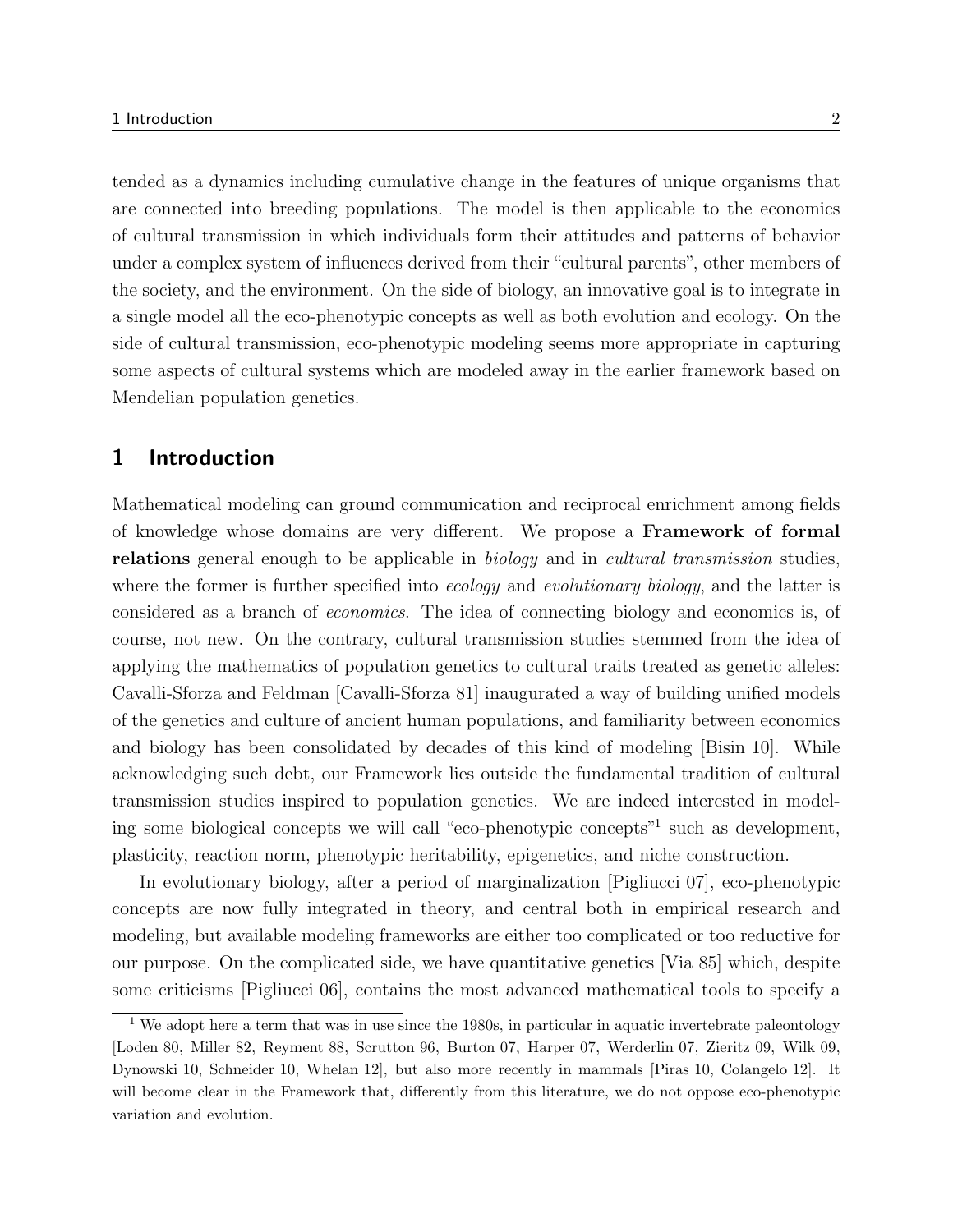phenotype as a multidimensional set of traits, and to study their co-variance, their heritability and plasticity, and their dynamics, releasing transmission (inheritance) from the necessity of a detailed allelic/particulate mechanism [Borenstein 06, Chevin 10, Engen 11]. Quantitative genetics models, devised for elaborating empirical data, are a promising ground for modeling, but our Framework doesn't build on them. On the reductive side, we have population genetics models that do not allow a proper consideration of eco-phenotypic concepts. This is true (and more puzzling) also in the population genetics literature on niche construction [Laland 01] that, despite many manifestos about organisms that are active in the ecological world, treat phenotypes as nothing but combinations of alleles, and model evolution as a dynamics of changing shares of alleles in the population [Donohue 05].

Eco-phenotypic concepts are familiar in ecological modeling [Miner 05], where, in our view, these concepts seem very promising for an integration with evolution. Interpreted as ecological, our Framework aims at describing and studying organisms and populations that perform living, where life is intended as a thermodynamic, matter-energy process. Life concerns resource gathering, usage, and depletion in a spatiotemporal context with given characteristics, as well as multiplication and space occupation. The conjunction of ecology and evolution into the same model cannot be taken for granted. In the literature, evolutionary ecological models are not easily built and do not have a consolidated tradition [Pelletier 09, Smallegange 12. Our Framework also supports *evolution*, intended as a dynamics which has to do not only with multiplication and space occupation, nor only with the fluctuation of frequencies of basic types of organisms, but also with the cumulative change in the features of unique organisms that are connected into inbreeding populations.

The Framework also applies in the economics of *cultural transmission*, in which individuals form their attitudes and patterns of behavior under a complex system of influences derived from their "cultural parents" and from other members of the society, as well as from the environment. Eco-phenotypic concepts seem to capture some aspects of cultural transmission and economics that are modeled away by a population genetic approach. Some ideas similar to eco-phenotypic concepts have already been developed, without full consciousness of their links with biological issues. In particular, in part of the economic literature, cultural traits have ecological relevance, thereby modifying the environment through some economic or production activity, with a biological counterpart in niche construction; traits may change depending on environmental stimuli and the possible choices of the individuals, creating a link with the ideas of phenotypic plasticity, reaction norms and rationality; and traits reproduction crucially depends on the environmental feedback received. An ad hoc kind of modelization is necessary and, at the same time, complementary to the established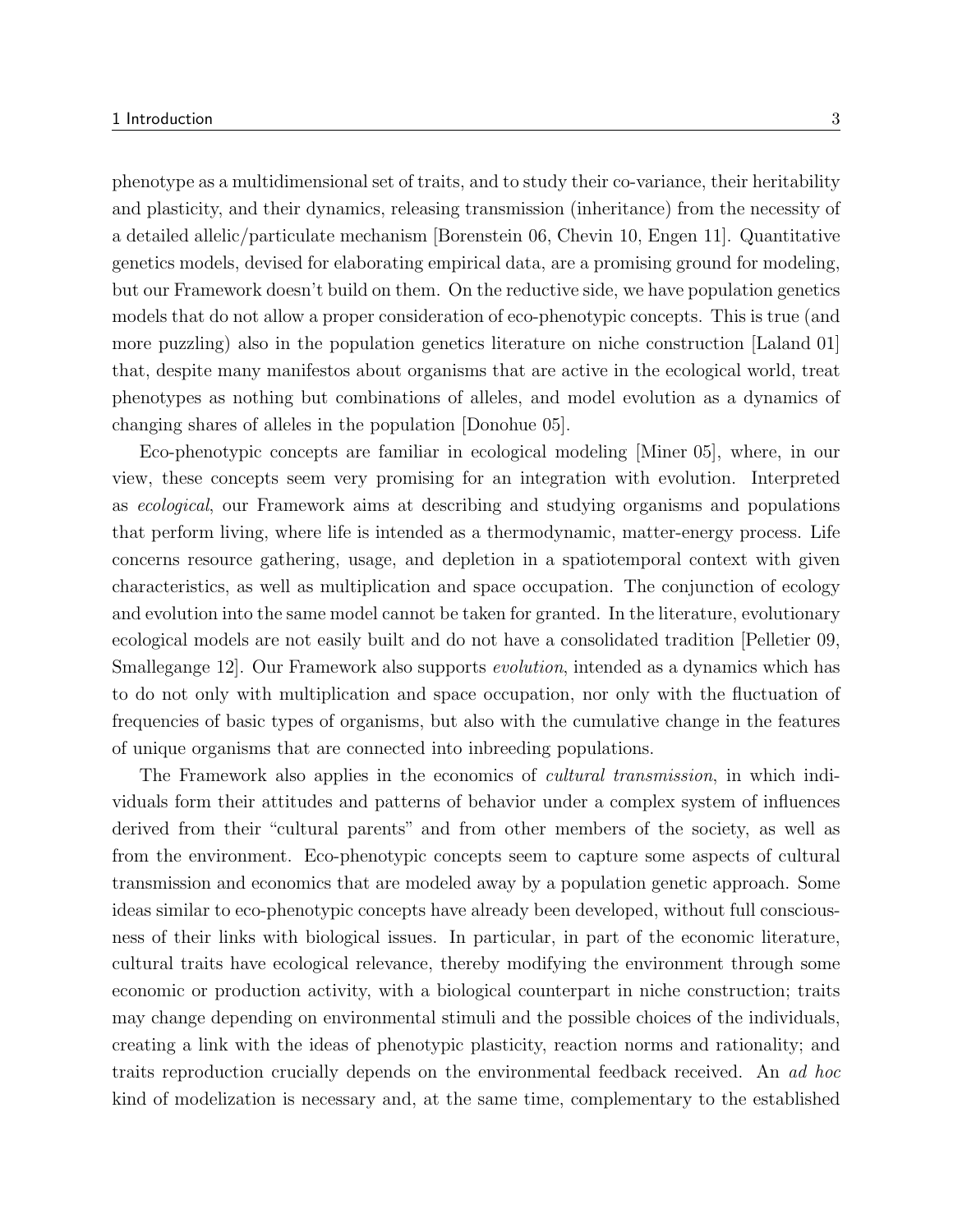one based on population genetics.

## 2 The Framework

The various elements of the Framework are connected to each other and can be differently interpreted in biology and in economics or cultural transmission. The Framework is agentbased. If the model is interpreted biologically, agents will be organisms in an ecological world, and they will be constrained to each other by means of ecological interactions as well as genetic sharing. Within a cultural transmission interpretation, instead, agents will be inhabitants of a cultural context, producers of culture, and they will be under each others' influence through cultural contact as well as the sharing of cultural rules. We first present the key concept of physiology and its role; we then define the environment and how resources are extracted by each individual. We then move to the dynamic part by showing how resources regenerate and can be subject to niche construction, and we define how agents reproduce and how physiologies evolve.

#### Physiology

Consider a population that, at each point in time, is composed of a number  $N_t$  of agents, located in a world endowed with a quantity  $R_t \in \mathbb{R}^+$  of resources. Each agent is characterized by a *physiology*  $\bar{P}_t^i$ : an algorithm that defines the resource management behavior of the agent. In particular, a physiology determines how an agent would get resources and how many resources it would extract from the environment. Each physiology, thus, provides information about the resources needed by the agent for the basic survival  $\tilde{M}^i$ ; about the efficiency is the resource extraction  $\alpha^i$  and the efficiency of their use  $\beta^i$ ; given these information a physiology also defines the agent's *resource intake target*  $G_t^i$ , that defines the maximal amount of resources the agent is willing to extract and use for its survival and for offspring production. We can then define

$$
\bar{P}_t^i = (\tilde{M}_t^i, \alpha^i, \beta^i, G_t^i)
$$
\n<sup>(1)</sup>

We want our agents to be ecological: an agent will be a living process consisting in an organized circulation of resources. Conversely, resources are such with respect to the living process. Resources circulate in a particular pattern we call the agent's physiology [Thurman 10]. An agent in ecology – an organism – consists in an organized circulation of matter, energy, chemical compounds. The existence of an organism commits a part of the matter and energy that would otherwise be 'free' in the environment, or better, committed into other processes.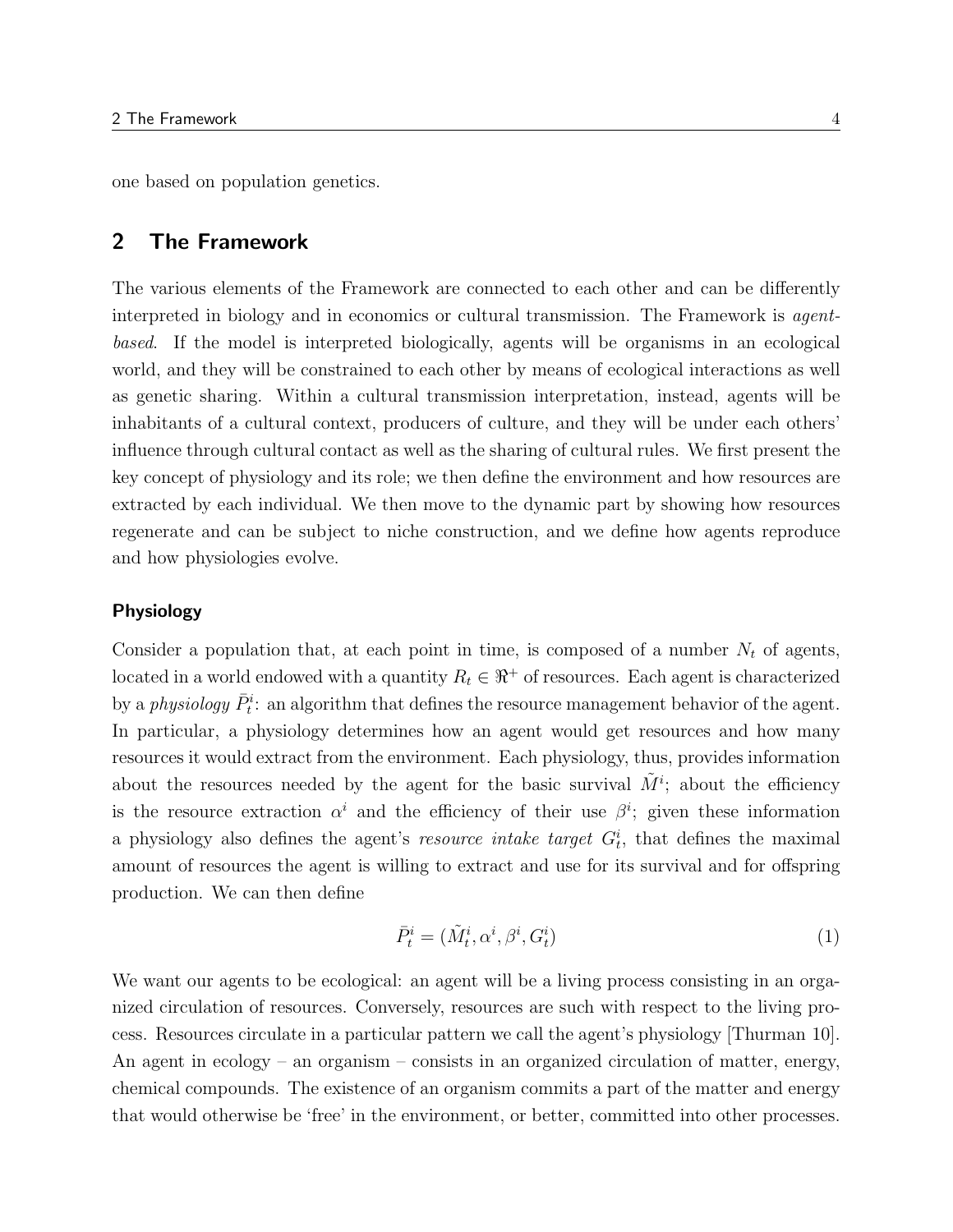Ecological modelers like Kylafis and Loreau [Kylafis 08] treat plants in an ecosystem as a "compartment", whose environment is the "soil nutrient pool", i.e. the stocks of a nutrient in inorganic form in the soil. Although the plants compartment does not have an endogenous target similar to our G, the realized uptake can have an exogenous limit in the competition for other factors (e.g., water, light, space), being not exclusively dependent on the plants' nutrient uptake *ability*. Kylafis and Loreau's uptake ability can be compared to our  $\alpha$ . Our  $\beta$ concerns the effect upon the agent of extracted resources, therefore quantities, such as health and size, that the ecologists subsume as limiting factors to the growth of the compartment. The soil can be fertile or infertile compared with plants requirements, and the study of the plant-soil dynamical system allows for the discovery of the conditions of plant persistence or extinction.

Cultural studies are much less familiar with seeing an agent as an organized circulation of resources. Interpreting the concept of a physiology-endowed ecological agent in a cultural environment, we are forced to think to cases where the agent's existence consumes resources and commits them in a particular pattern. One example of cultural physiology could be working cultures.

#### Environment

We define environment as all the elements of the world and of the population that are not part of the agent. In this sense the environment is not objectively determined but has to be defined with respect to each agent. We then call the environment  $E_t^i$ . Using this definition, the environment is composed of different elements. First of all, the environment consists of the resources  $R_t$  that are available to the population. Note that these resources are a common quantity among all individuals if we assume that all agents have access to the same pool of resources. However, for each agent, the environment is also composed of all the other components of the population, and their features. Thus the environment consists also of  $N_t$ and of the vector of all the other agents' physiologies  $\bar{P}_t^{-i}$ . We can then define

$$
\bar{E}_t^i = (R_t, N_t, \bar{P}_t^{-i})
$$
\n
$$
(2)
$$

As we shall see, we want our agents to be developmentally plastic: they achieve their life-long identity (i.e., in the Framework, their physiology) through a maturation stage or function in which multiple cues bias the final, 'grownup' outcome. An agent doesn't develop by facing a private environment in complete isolation from all the other agents in the population. On the contrary, its physiology will be influenced by the abundance of other agents (density-dependent) and by the physiologies they exhibit. This looks like a good way to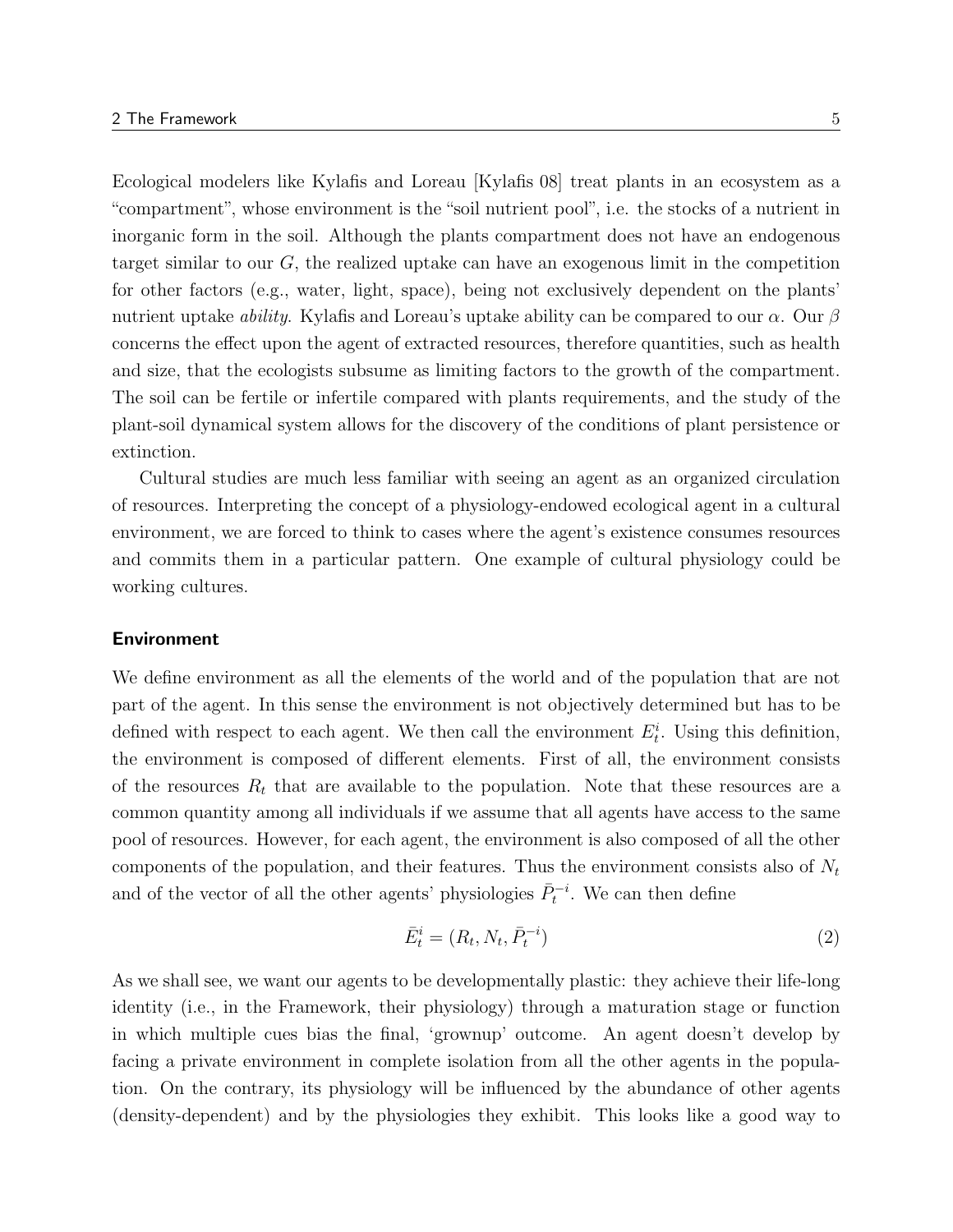model cultural agents, who learn fundamentally from parents, authoritative figures, and peers [Sinha 05, Taborsky 12], and we shall see that our Framework doesn't impose that the agents-to-agent influence be in terms of copying others' physiologies. But also in biology conspecifics' physiologies are fundamental developmental cues. As an example, in a recent study [Sadeh 11], fire salamander larvae have been shown to respond early in ontogeny to dried conspecifics as a cue for future desiccation of the ephemeral pools where they live.<sup>2</sup> More straightforward influence may take place in plants, where, for example, a plant's physiology will be biased in a crowded environment and/or in a population where many plants have very demanding physiologies.<sup>3</sup>

#### Resource extraction

At each period, each individual in the population is supposed to extract resources in order to survive and to produce offspring. The way in which each individual determines the amount of resources is clearly constrained by the total amount of resources available to the population so that  $\sum_i R_t^i \leq R_t$ . Moreover, the amount of resources each agent finally gets,  $R_t^i$ , crucially depends on its own resource intake target  $G_t^i$ , but also on the others' resource intake targets  $G_t^{-i}$  and on the population-wide vector of all extraction efficiencies  $\bar{\alpha}$ . We can then define

$$
\bar{R}_t^i = (R_t, G_t^i, G_t^{-i}, \bar{\alpha})
$$
\n
$$
(3)
$$

Notice that the way in which the final resource extraction is determined can be simple, in the case in which each individual extracts resources individually with no interaction with other members of the society, or it can be very complex, as for complex societies (ants or humans) in which resources are extracted through a division of labour and rules for resource distribution hold. Notice that if  $R_t^i < \tilde{M}^i$ , then the agent dies.

This is the agent-centered version of a phenomenon which is well represented in ecological modeling. Kylafis and Loreau's plants compartment shrinks and eventually gets extinct in presence of an infertile soil, but in nature, population reduction seems to be a plausible and straightforward way for a population to cope with a resource-poor environment. More generally, in some ecological models there is a "carrying capacity" of the ecosystem that sets

<sup>&</sup>lt;sup>2</sup> The response is a costly acceleration of the developmental process towards metamorphosis. The modification thus concerns the timing of development itself, not the final physiology, and this makes things more complicated. Moreover, later in ontogeny, developing salamanders can fully compensate for this response in case of contradictory more reliable cues. Finally, this example is not appropriate because actually larvae respond to chemicals released in the decomposition of dead conspecifics (!).

<sup>3</sup> Kylafis and Loreau, as we have seen, do not treat individual plants as agents, but they model their reciprocal regulation in growth through the  $k$  parameter, i.e. "competition for other resources".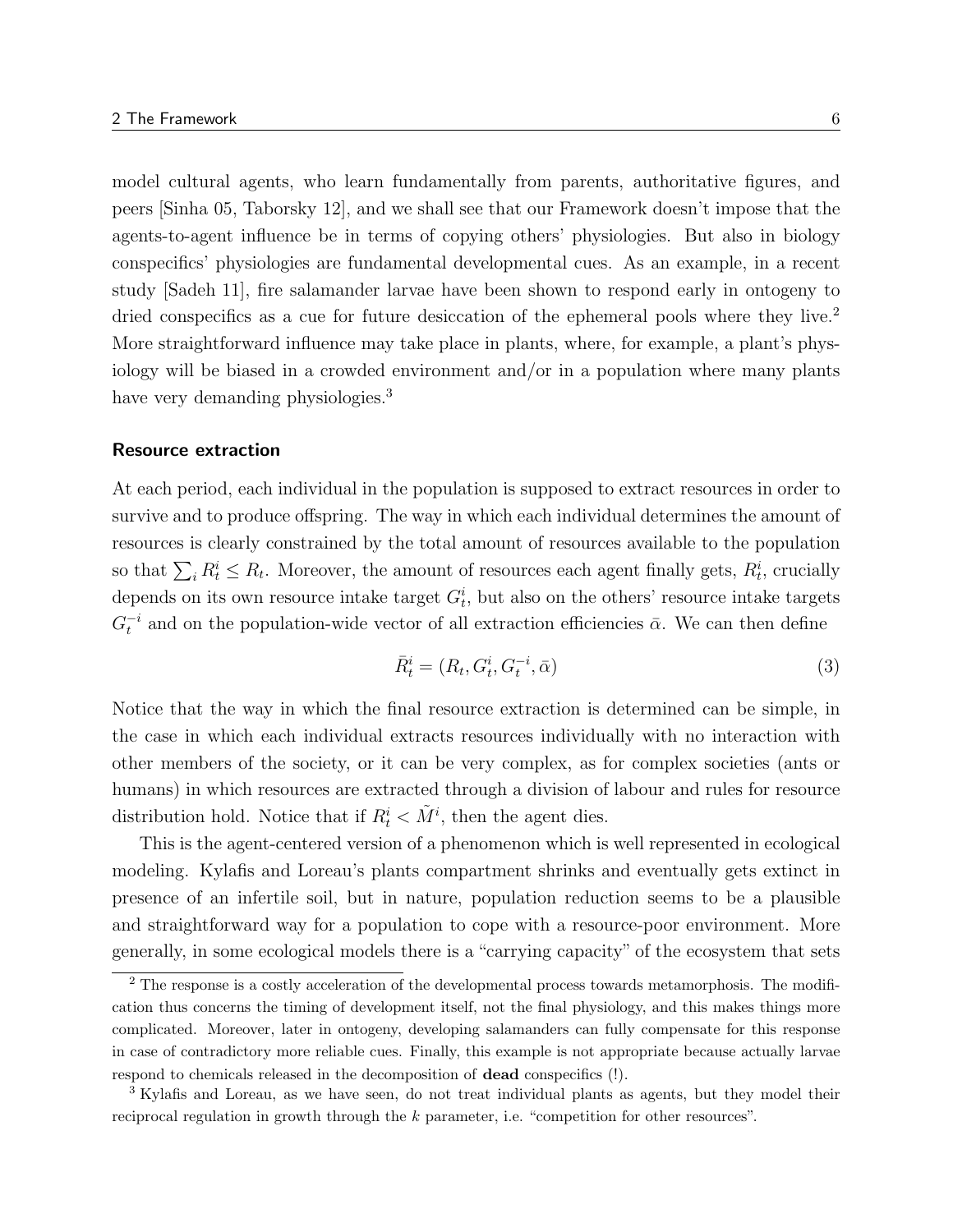a limit to the population size. However, it is already evident from what we presented so far, that our Framework allows for a multiplicity of solutions. Instead of a change in population size, scarcity of resources might be matched with different physiologies, less demanding or more efficient, as well as with different patterns of labour division and resource distribution in the population. Changes may also concern reproduction strategies that, in our Framework, are formalized as follows.

#### Matching function and reproduction

Once each individual gets  $R_t^i$ , sexual reproduction takes place in order to produce a new generation of individuals. In order to set up the mating process, we need to assume the presence of a matching function that matches each male of the community with one female. This matching function can be totally random, individuals being blind in the search process, or can be very complex. It may take into account some phenotypic features we do not have in the model or, more interestingly, it can consider the resources extracted. Then we can observe assortative matching, with agents extracting many resources being mated with similar agents, or the reverse, depending on the specific problem we study.

Assume that each male with physiology i, who extracted  $R_t^i$ , is matched with a female of physiology *j* who extracted  $R_t^j$  $t_t^j$ . Given the matching, each agent decides how many resources to take for its own subsistence, and how much to devote to offspring production. Call

$$
\gamma_t^{ij}(R_t^i,R_t^j)
$$

the share of  $R_t^i$  that an agent of physiology i in a ij matching devotes to own subsistence and  $(1 - \gamma_t^{ij})$  $t^{ij}$  the share devoted for offspring production. Notice that  $\gamma_t^{ji}$  $t^{j}$  is the same quantity of *i*'s partner:  $\gamma_t^{ji}$  $i<sup>i</sup>$  is then couple-specific, and it may be referred to as allocation coefficient. Since  $\gamma_t^{ji}$  depends on the partners' physiologies, and since these may in turn depend on resources as will be clear in (6), the Framework allows for a change in allocation strategies when resources in the environment change. Wing-dimorphic insects, for example, exhibit a migration dimorphism with a volant morph and a flightless, sedentary morph. The volant morph enjoys the obvious benefits of long-range migration, while the sedentary morph has a higher reproductive output. The trade-off in the allocation of resources between migratory ability and reproduction depends on ecological conditions [King 10]. Call

$$
O_t^i = (1 - \gamma_t^{ij})R_t^i
$$

The same happens for the partner so that  $O_t^j = (1 - \gamma_t^{ji})$  $_{t}^{ji})R_{t}^{j}$  $t^{j.4}$  Given the total resources devoted to offspring, an offspring production function can be identified assessing  $N_{t+1}^{ij}$ , being

<sup>&</sup>lt;sup>4</sup> In some cases the resources for own subsistence and for offspring are determined inside the couple taking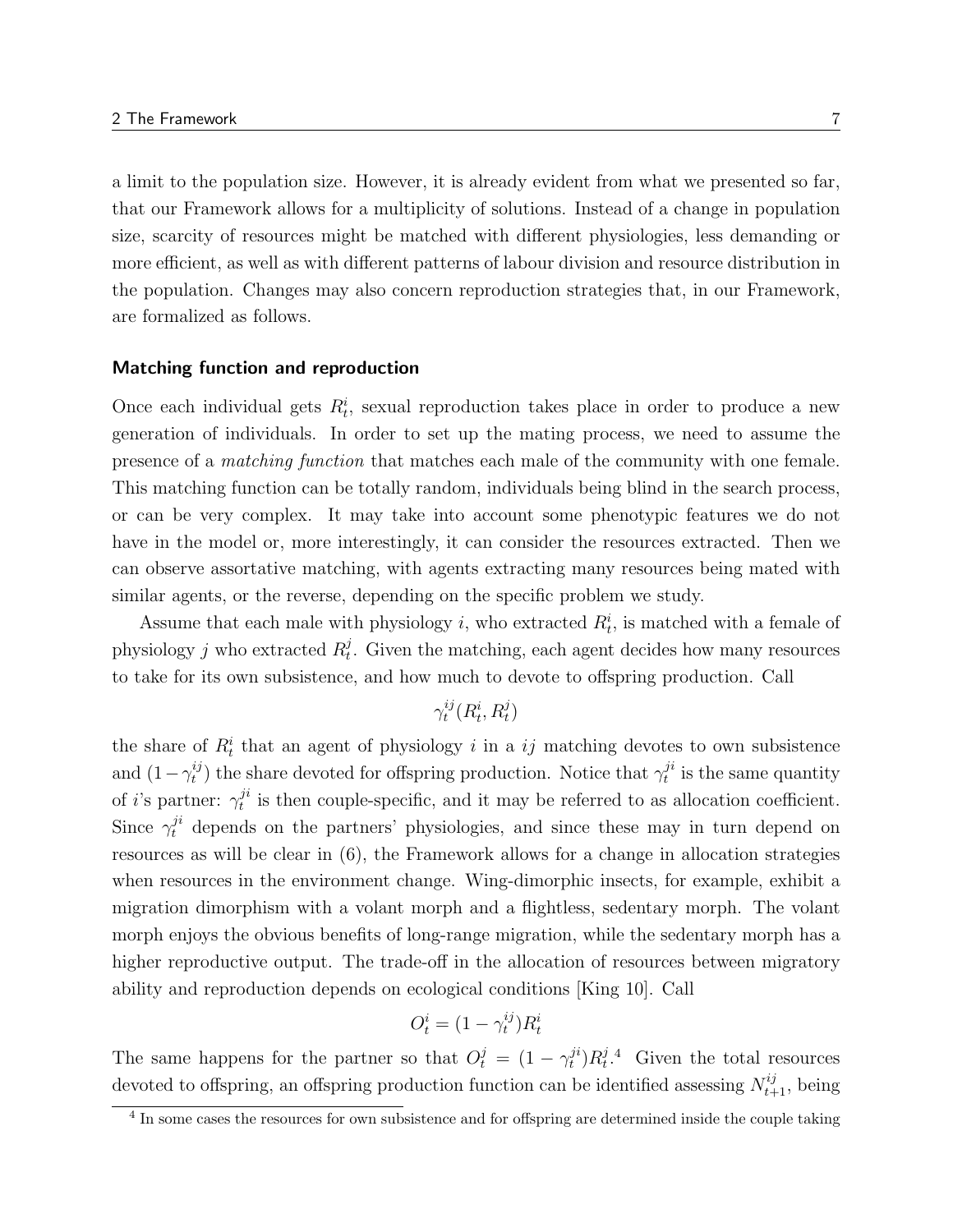the number of new generation individuals that are born from the couple  $i\dot{j}$ . Then

$$
N_{t+1}^{ij}(O_t^i, O_t^j) \tag{4}
$$

Matching and offspring production functions are necessary because agents are specially exposed to their parents, not only by experiencing the family environment, i.e. a subset of the environment populated by the parents' physiologies, but also by inheritance. As we shall see, parents transmit to offspring a "reaction norm", i.e. a rule for achieving a physiology, and a mixture of cues to which the reaction norm can be sensitive. This is vertical transmission, and does not exclude oblique influences (from other adults of the population), to which the reaction norm can be sensitive as well. If the population starts with different physiologies, even in presence of a single population-wide reaction norm, the "rule and cues" vertical inheritance system allows for evolutionary processes like natural selection and drift.

The possibility for evolution through sorting among the agents is an innovation with respect to ecological models, that usually don't chase vertical streams of inheritance. In Kylafis and Loreau's ecological model, evolution is a series of point events that happen at ecological equilibria and that consist in the horizontal replacement of a perfectly homogeneous population with another, slightly different, perfectly homogeneous population.<sup>5</sup> Inter-individual diversity within the population is, instead, the fuel of population genetics models, which are the standard evolutionary models: here we have genetic variants that are vertically transmitted, and compete, and reach equilibria throughout generations of mating and reproduction. Evolutionary and ecological models carry the same idea of inheritance: phenotypic traits are inherited, and evolution is cumulative change in what is inherited.<sup>6</sup> In our Framework, evolution still is a change in what is inherited, inheritance is a more complex matter, and phenotypic traits are not inherited but produced.

It is important to notice here that the Framework can be used to build either analytic

<sup>6</sup> Evolutionary models have finer resolution on traits than ecological ones, and they allow for continuous change whereas ecological models are "invasional" (although the mutants are forcefully kept not too different from the others). Evolutionary models formalize in terms of differentially inherited genes the relationship between generations, and in particular between parents and offspring. Ecological models need not to.

into account the aggregate resources extracted by the couple.

<sup>5</sup> Evolution is a process of successive invasions of the population by mutants. At any time, the population is homogeneous for traits like nutrient uptake ability  $(u)$  or an environment-modifying trait  $(c)$ , and the assumption (from the theory of adaptive dynamics [Geritz 97]) is that evolution takes place when the plantnutrient system is at an ecological equilibrium. The mutant is an individual with a combination of traits  $(u,$ c) not much different from the majority. A dynamic model calculates which mutant may break the ecological equilibrium and push the system towards a new one, taking also into account the costs of the new traits compared to the standing ones.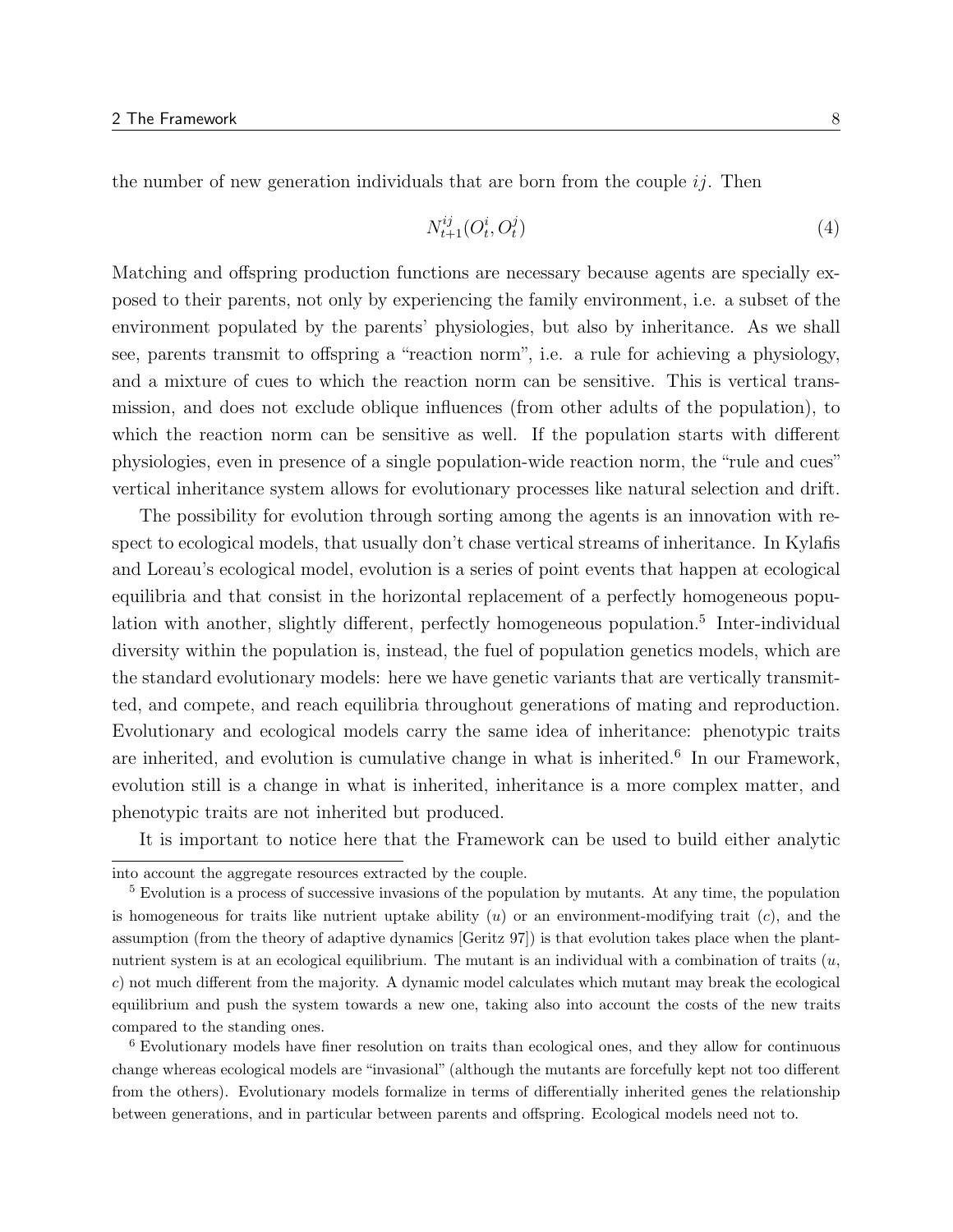or probabilistic models. Probabilistic models don't trace individual agents, but rather they calculate the whole new generation from the whole previous generation by deriving probability distributions. Therefore, in probabilistic models, agents will be disconnected from their parents. However, probabilities in a probabilistic model will incorporate knowledge of the configuration of vertical and oblique influences on an agent's physiology we just described.

#### Niche construction and resource regeneration

After the resources are extracted at time t, left resources have time to regenerate so that  $R_{t+1} = (R_t - \sum_i R_t^i)(1+\lambda)$ . The regeneration rate  $\lambda$ , however, can be exogenous or endogenous. In particular, if individuals resource extraction and physiologies are *niche constructing* then  $\lambda_t(\bar{R}_t)$  so that

$$
R_{t+1} = (R_t - \sum_i R_t^i)(1 + \lambda_t(\bar{R}_t))
$$
\n(5)

In Kylafis and Loreau's model, the soil nutrient pool is replenished by a constant input of inorganic nutrient through precipitation or dry deposit. While plants take up quantities of nutrient from the soil, plant litter decomposes, being in part recycled to the soil nutrient pool and, in another part, lost from the ecosystem or made unavailable to plants. Kylafis and Loreau then incorporate the ability of plants to add an amount of nutrient to the system through their niche constructing activities. In terrestrial ecosystems, plants can alter various soil properties (e.g. humidity, temperature, fertility), and thus influence nutrient cycling. In particular, plants can modify nutrient mineralization, either through their litter quality or even by creating favourable abiotic conditions for decomposers under their canopy. They can also modify nutrient inputs in their local soil environment. For example, they can enrich the soil with nitrogen via symbiotic or non-symbiotic nitrogen fixation, or with other nutrients via uplift from previously inaccessible soil resources using deep roots. Some tree species are very efficient at retaining dry atmospheric inputs due to their large surface area and aerodynamic resistance. Some shrub species alter airflow dynamics, and thereby accumulate mineral-rich clay materials under their canopy. Only a fraction of the nutrient made available by niche construction directly benefits plants and is incorporated into their biomass. The remaining fraction of the nutrient coming from niche construction is added to the soil inorganic nutrient pool. In Kylafis and Loreau's model, as niche construction increases plants' biomass, the ability to perform further niche construction becomes limited, also in order to avoid the possibility of a boundless autocatalytic process leading to unlimited growth of nutrient stocks.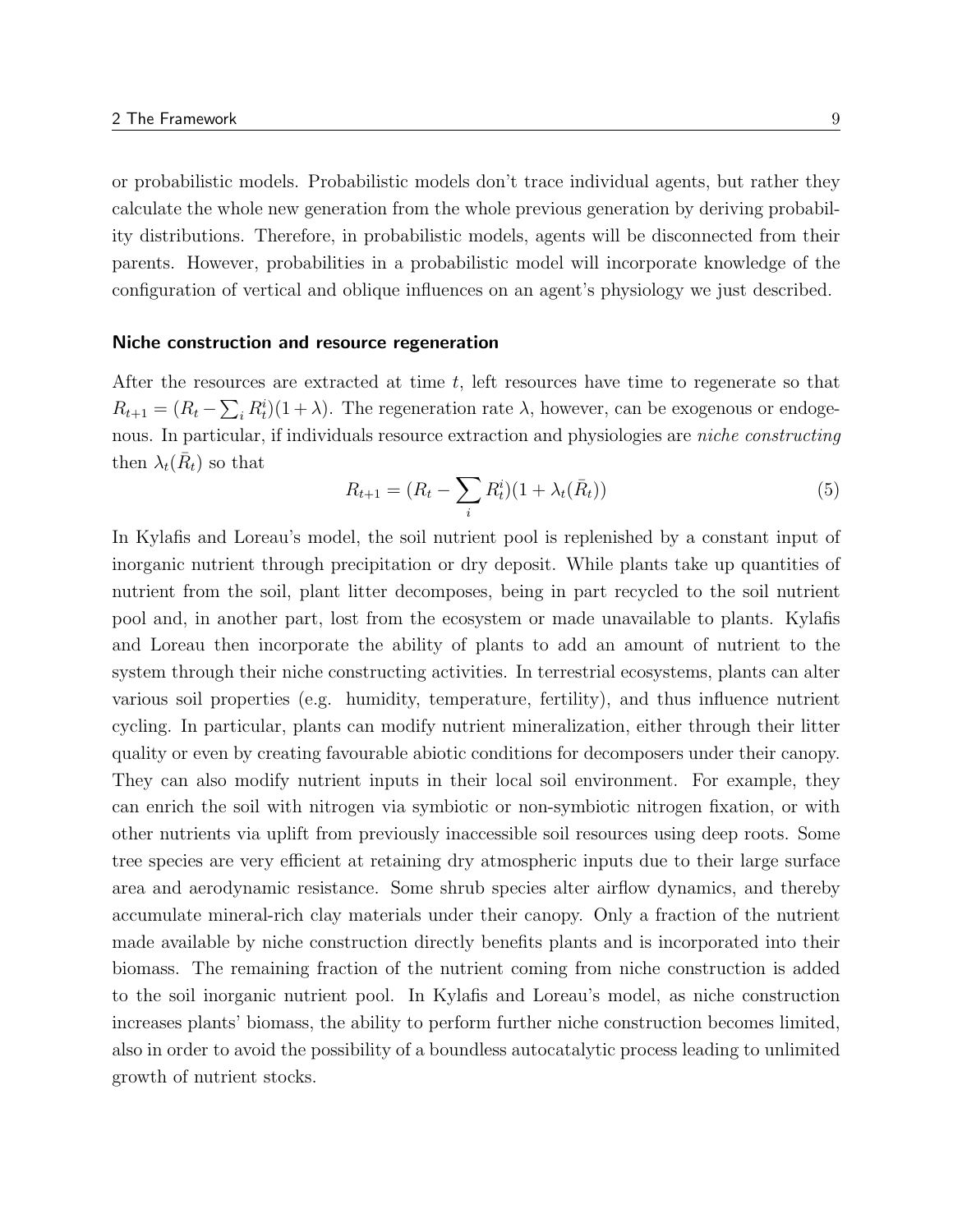#### Reaction norms and the new generation's physiology

Once the new generation is born, newborn agents have to achieve their own physiology through maturation. This is done according to a reaction norm that dictates how to use or not use information from the environment and from parental physiologies as cues to form a new physiology. The reaction norm  $X_{t+1}^i$  thus may accept, as an input, the resources faced by the new generation  $R_{t+1}$ , the parental physiologies  $P_t^i$  and  $P_t^j$  $t<sub>t</sub><sup>j</sup>$ , and the physiologies agents in new generation meet during their formation process  $\bar{P}_t$ . We can then state that:

$$
P_{t+1}^i = X_{t+1}^i(R_t, P_t^i, P_t^j, \bar{P}_t)
$$
\n<sup>(6)</sup>

If we think again to Kylafis and Loreau's model of plants in an ecosystem, we will find a single and rather autarchic reaction norm:  $P$  is fixed by  $X$ , i.e., each individual plant develops a physiology without taking into account the available resources, nor any existing physiology. And since the achieved physiologies have no intake target, relation (3) becomes:  $\bar{R}^i_t = (R_t, \bar{\alpha})$ : the competition for resources affects directly population size, and, in determining which physiologies survive, any supposed difference in efficiency  $\alpha$  will matter, or – in case of evenness – it will just be a matter of chance. In fire salamander larvae, instead, we have a reaction norm that takes into account the physiologies in the population  $\bar{P}_t$ , although with no special importance of parents, and uses them as a proxy for water resources:  $P_{t+1}^i = X_{t+1}^i(\bar{P}_t)$ . A reaction norm that specifically accepts parental physiologies  $(P_t^i, P_t^j)$  may be used to model not only phenomena that have to do with direct copy, such as learning from parents, but also many others. For example, parents may bias offspring's physiologies by passing to them some extra-genes that do not determine the reaction norm, but to which the reaction norm is sensitive, genes that have perhaps biased their physiologies in the past. Through generations, there can be evolution in these extra-genes – an aspect very important to those authors who identify evolution with genetic change. In our Framework, such evolution of the extra-genes appears as a shifting parental bias on offsprings' physiologies. Other known parental biases on offsprings' phenotypes pass through epigenetics, i.e. inheritable non-genetic modifications of gene expressions, and through parental care and active phenotype determination.

All imaginable kinds of reaction norms are possible in the Framework. The reaction norm comes from one parent. In particular, the new individual born from matching  $ij$  will take *i*'s reaction norm with probability  $p_t^{ij}$  $_t^{\imath \jmath}$  :

$$
X_{t+1}^i = X_t^i
$$

With probability  $1-p_t^{ij}$  $t_i^{ij}$ , the agent will instead take j's reaction norm:

$$
X_{t+1}^i = X_t^j
$$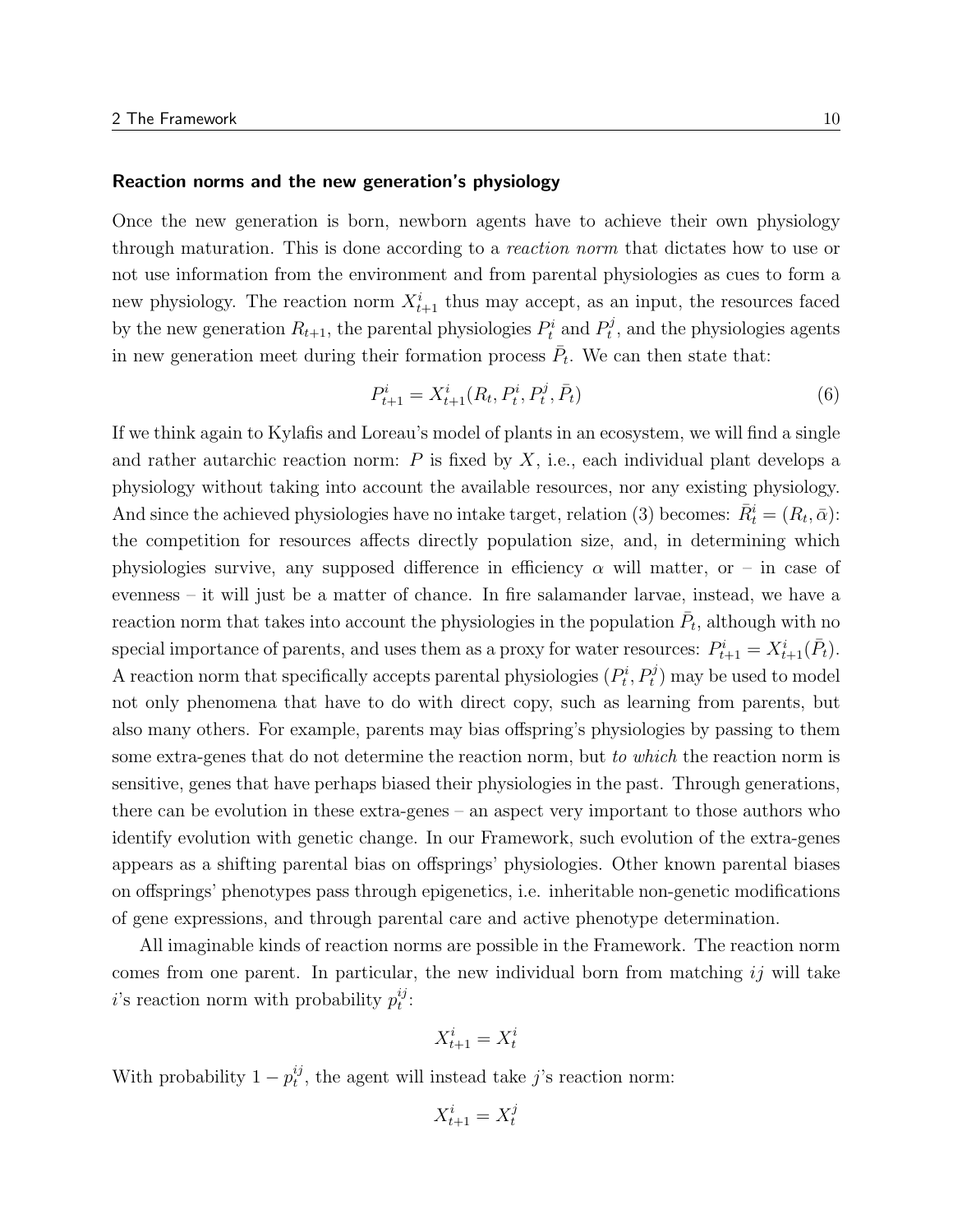Developmentally plastic agents differ from agent-copying agents that are found in the majority of models in the literature [Bisin 10]: developmentally plastic agents do not copy how other agents are, or look like; they copy, or somehow receive, the rule that drives other agents to become what they are. Motivations to modeling rule-copying instead of agentcopying come both from evolutionary biology and economics.

Biology distinguishes between genotype and phenotype. Biologists talk about a reaction norm to indicate how, in presence of a constant genotype, the phenotype (dependent variable) changes as a function of the environment. The phenotype is thus conceptualized as a reaction of a genotype to the environment. The genotype – what is transmitted, inherited – does not have a phenotype 'attached' to it, but rather it features a reaction norm that governs the making of the phenotype. In evolutionary biology, several theorists are arguing that developmental plasticity is non-negligible, not only because it is widespread, but also because it contributes to evolutionary outcomes, e.g. by buffering or facilitating genetic change [West-Eberhard 89, Pigliucci 01, West-Eberhard 03, Crispo 08, Pigliucci 10].

In the established field of cultural transmission modeling, cultural transmission is formalized as a passing of preferences or behaviors, thus analog to genetic transmission with no plasticity. But intergenerational studies show that cultural transmission concerns the rationale behind preferences rather than preferences themselves (refs.). Modeling developmentally plastic agents has several advantages. First, it allows environmental conditions to intervene in the agent's maturation. Other agents are obviously important – they are both reaction norm transmitters and phenotype exhibitors – but they are not the only source of the individual agent's phenotype. Second, and partly as a consequence, this modeling allows for the appearance of unobserved and unprecedented agents. That is very important for researching innovation that goes beyond the recombination of a limited number of already existing traits [West-Eberhard 08, Müller 10].

#### Evolution

Eco-phenotypic concepts require, in our view, an explicit modelization of phenotypes and their evolution. Simple population-genetic-style models cannot do the job, and the multivariate approach of quantitative genetics is very promising but also very complicated. We then proposed a Framework as a fresh start.

To summarize, evolution in our Framework minimally consists in the cumulative change of the physiologies of the agents that compose the population, as well as in fluctuations in their number. At each generation, physiologies develop according to a reaction norm that may or may not take into account resources in the environment and the physiologies of all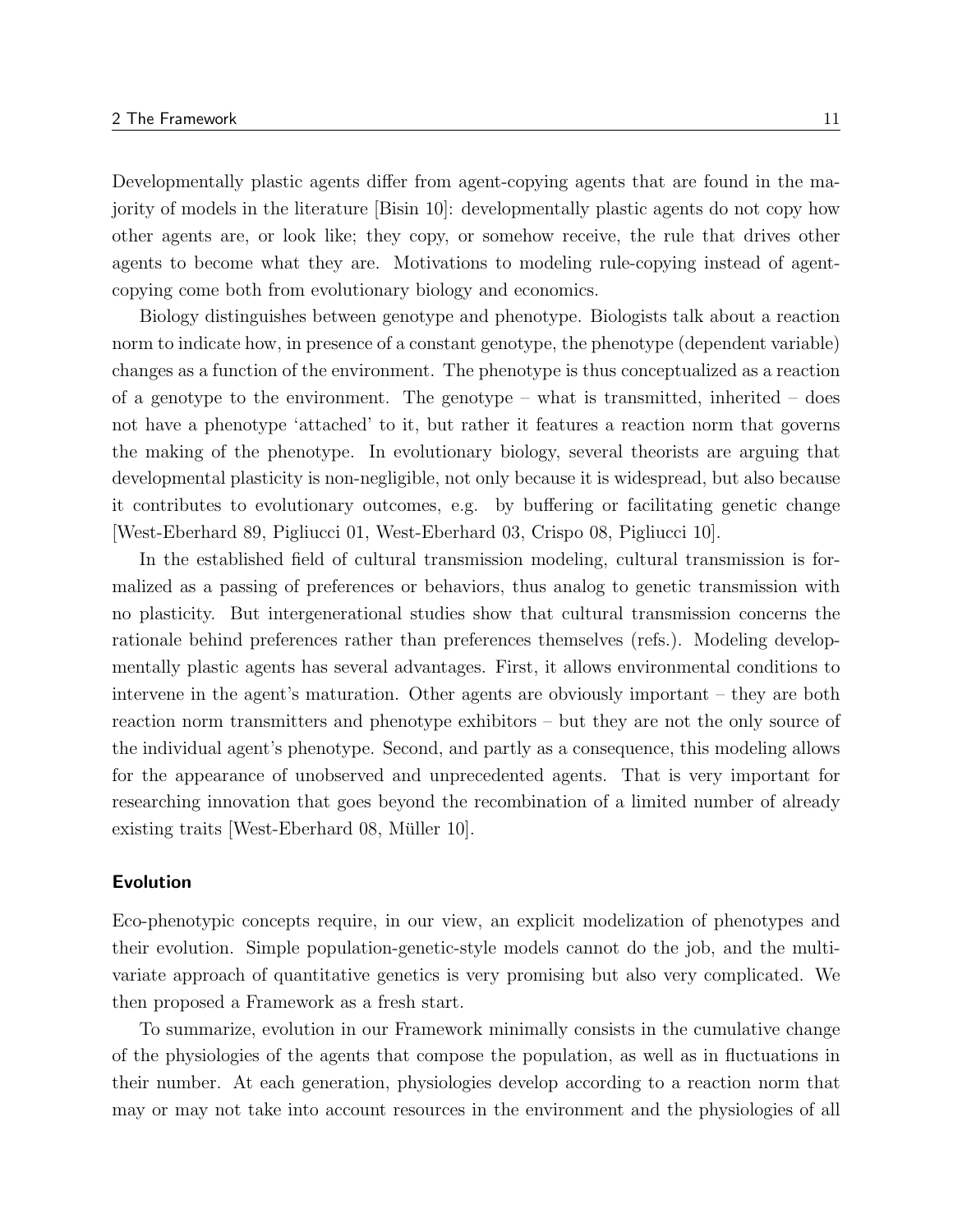the agents in the previous generation, with possible specific importance of parental physiologies. Parents are part of a generation that, like any generation, features differential matings and reproductive outputs, and they bias their offspring's physiologies in a particular way that includes extra-genes, epigenetic modifications, parental care and phenotypic induction. Additionally, evolution may simultaneously consist in the differential diffusion of alternative reaction norms in the population. In any case, the population extracts and uses resources from the environment, and it can also niche-construct, i.e. top-up onto the automatic regeneration of resources so that an additional, positive feedback is established between resources in the environment and the evolving population that exploits them and react to them in a plastic way.<sup>7</sup>

## 3 Discussion

In perspective, we should build specified models inspired to problems in evolution, ecology, and cultural transmission, with the aim of analyzing general features of the models built in our Framework. The models will be be either probabilistic or agent-based. One difference we have seen above is that in probabilistic models agents are disconnected from their parents. In both cases, however, the patterns of heritability (i.e. the difference in influence between parents and other agents) will have to be specified in detail.

It will surely be interesting to study the outcomes of different characteristic reaction norms. Our Framework does not force reaction norms to be "adaptive", i.e., norms that tune physiologies for a longer survival of the population over environmental change. In case of adaptive reaction norms, how much forward-looking do we expect them to be? For example, will they economize resource consumption with a 1-, 2-, 3- generations foresight? What are the short- and long-term effects of different reaction norms on the population's environment? How much plasticity is present in successful populations? What are the features of reaction norms that have more effect on the dynamics? And are there mandatory characteristics any

<sup>7</sup> There are many things our Framework doesn't allow to model. For example, in evolutionary biology, phenotypic plasticity is important for its biogeographical implications. Fiddler crab species [Thurman 10] whose osmoregulation is more plastic are more able to tolerate different salt concentrations: the osmotic toleration of individuals varies as a result of habitat acclimation. This affects geographical range, and ultimately evolution: in presence of global warming and sea level rise, the plastic species is less likely to run out extinct. Our model cannot account for these dynamics, since it is not spatially explicit and does not introduce changes in the environment. Under these respects, we see the spatiotemporal scale of our model as more circumscribed. The model also neglects spatial environmental heterogeneity, so all individuals in the population are assumed to experience the same physical environment at any given time.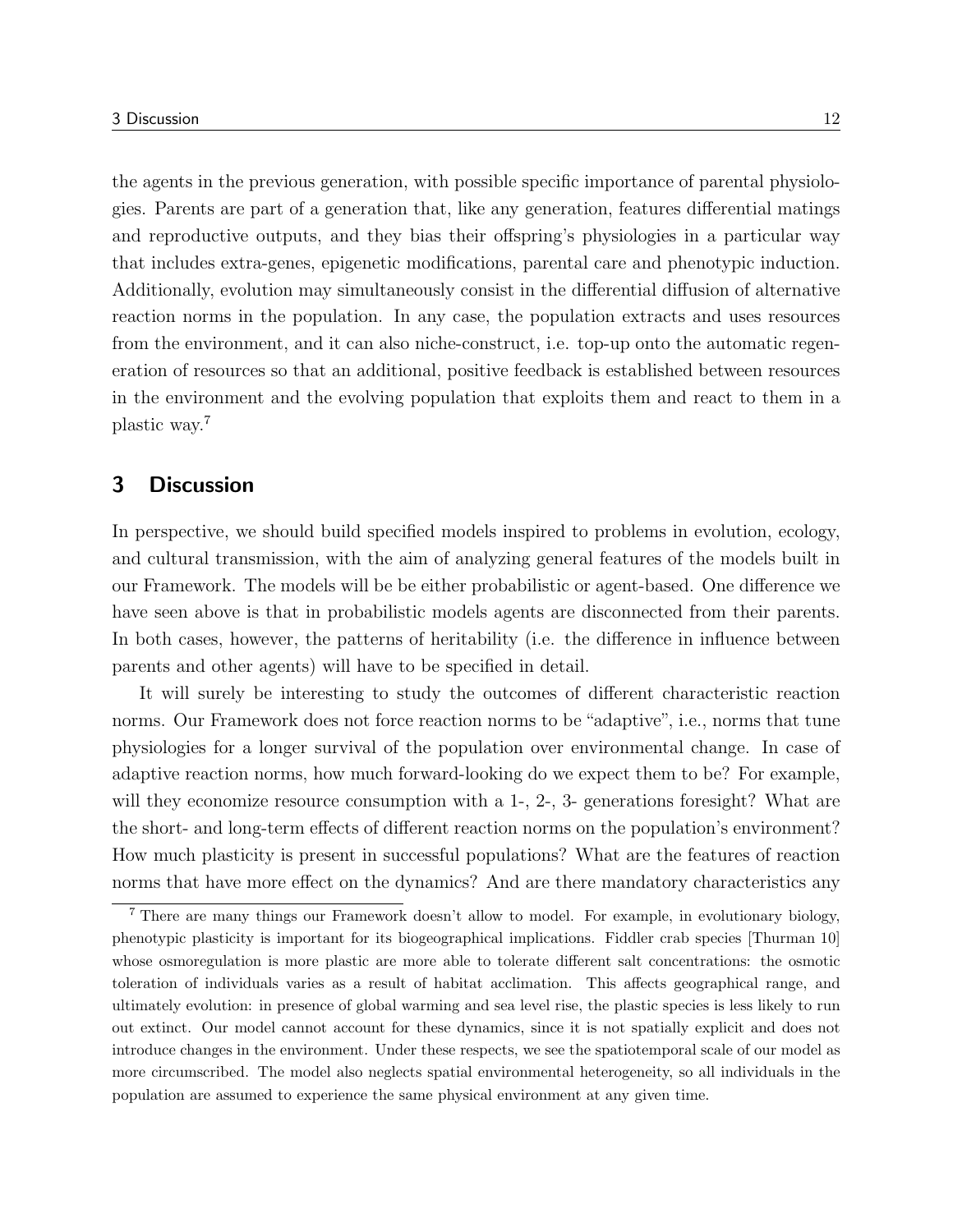reaction norm should have?

In every model, not all the elements of the Framework will be equally in focus: some of them will be set as parameters with trivial values (e.g., matching function or niche construction effect). One of the simplifications that can surely be made is to perform studies of a population that is homogeneous with respect to reaction norm, and see what are their performances and outcomes in terms of survival/extinction, population size fluctuations, stable or unstable dynamics of recurring physiologies, and similar issues. The Framework allows for a much more complex dynamics, where multiple reaction norms are present and differentially transmitted in the population, so that their fate can be followed together with that of the population and its environment. While, in a situation of reaction norm homogeneity, probabilistic models are largely sufficient, in presence of different RN agent-based models can provide additional information such as variance and clustering whose relationship with different trajectories and outcomes can be studied.

# **References**

| [Bisin 10]          | Alberto Bisin & Thierry Verdier. The economics of cultural transmission<br>and socialization. In Jess Benhabib, Alberto Bisin & Matt Jackson,<br>editeurs, Handbook of Social Economics, chapitre 9. Elsevier Science,<br>2010.                 |
|---------------------|-------------------------------------------------------------------------------------------------------------------------------------------------------------------------------------------------------------------------------------------------|
| [Borenstein 06]     | E Borenstein, I Meilijson & E Ruppin. The effect of phenotypic plasticity<br>on evolution in multipeaked fitness landscapes. Journal of Evolutionary<br>Biology, vol. 19, pages 1555–1570, 2006.                                                |
| [Burton 07]         | T. Burton, B. Knott, P. Vercoe & a. Brearley. <i>Eco-phenotypic growth in</i><br><i>juvenile smooth marron, Cherax cainii (Decapoda: Parastacidae)</i> . Fish-<br>eries Management and Ecology, vol. 14, no. 5, pages 309–317, October<br>2007. |
| [Cavalli-Sforza 81] | Luigi Luca Cavalli-Sforza & Marcus W. Feldman. Cultural transmission<br>and evolution: A quantitative approach. Princeton: Princeton Univer-<br>sity Press, 1981.                                                                               |
| [Chevin $10$ ]      | Luis-Miguel Chevin & Russell Lande. When do adaptive plasticity and<br>genetic evolution prevent extinction of a density-regulated population?                                                                                                  |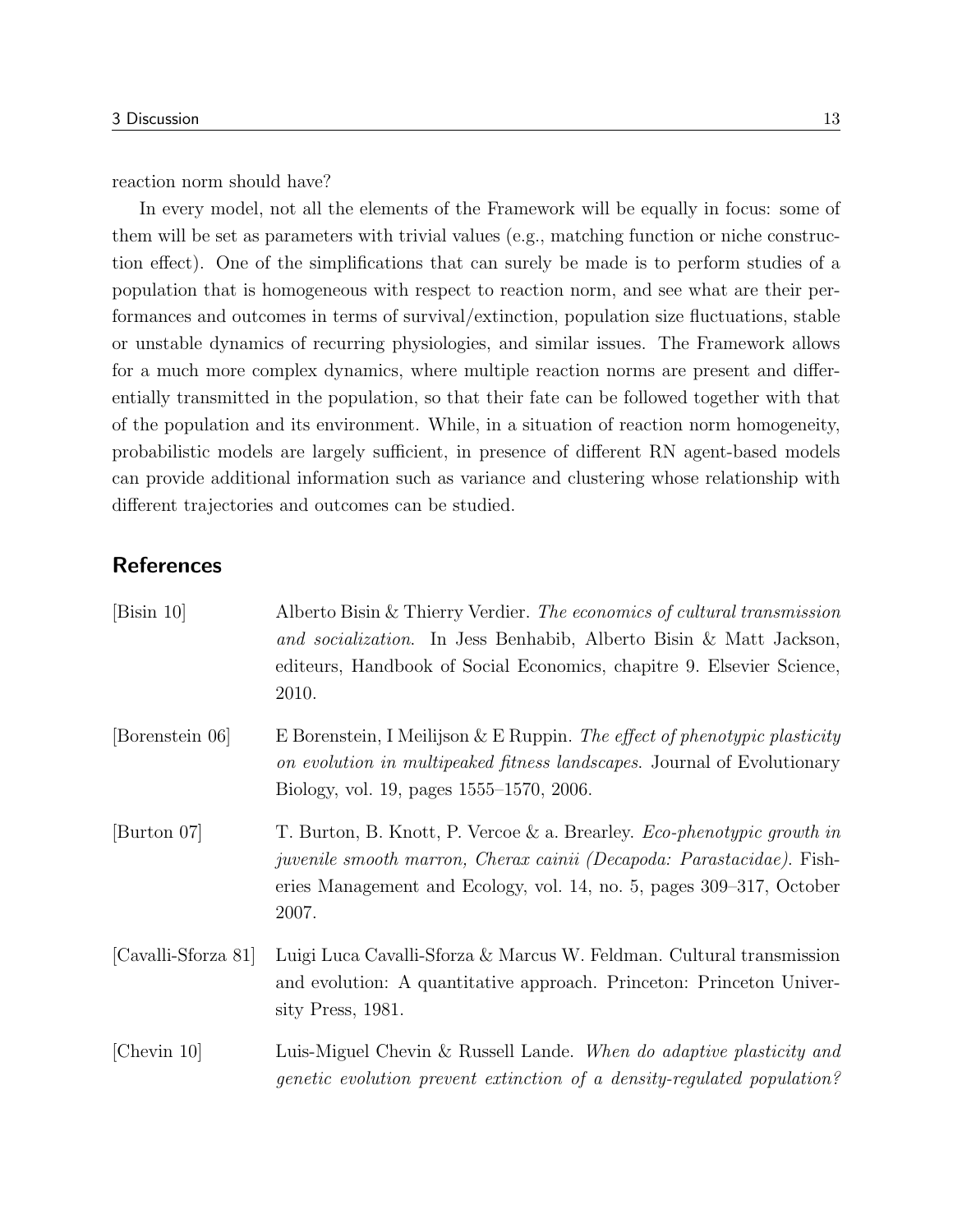|                | Evolution; international journal of organic evolution, vol. 64, no. 4,<br>pages 1143–50, April 2010.                                                                                                                                                                               |
|----------------|------------------------------------------------------------------------------------------------------------------------------------------------------------------------------------------------------------------------------------------------------------------------------------|
| [Colangelo 12] | Paolo Colangelo & Anna Loy. Cranial distinctiveness in the Apennine<br>brown bear: genetic drift effect or ecophenotypic adaptation? Biological<br>Journal of , vol. 107, pages $15-26$ , $2012$ .                                                                                 |
| [Crispo 08]    | Erika Crispo. Modifying effects of phenotypic plasticity on interactions<br>among natural selection, adaptation and gene flow. Journal of evolu-<br>tionary biology, vol. 21, no. 6, pages $1460-9$ , November 2008.                                                               |
| [Donohue 05]   | Kathleen Donohue. Niche construction through phenological plasticity:<br><i>life history dynamics and ecological consequences.</i> The New phytologist,<br>vol. 166, no. 1, pages 83–92, April 2005.                                                                               |
| [Dynowski 10]  | Janina F. Dynowski & James H. Nebelsick. Ecophenotypic variations of<br>Encrinus liliiformis (Echinodermata: Crinoidea) from the middle Trias-<br>sic Muschelkalk of Southwest Germany. Swiss Journal of Palaeontology,<br>vol. 130, no. 1, pages 53–67, December 2010.            |
| [Engen 11]     | Steinar Engen, Russell Lande & Bernt-Erik Saether. Evolution of a<br>plastic quantitative trait in an age-structured population in a fluctuat-<br><i>ing environment.</i> Evolution; international journal of organic evolution,<br>vol. 65, no. 10, pages 2893–906, October 2011. |
| [Geritz 97]    | Stefan A H Geritz, J A J Metz, Éva Kisdi & Géza Meszéna. Dynamics<br>of Adaptation and Evolutionary Branching. Physical Review Letters,<br>vol. 78, no. 10, pages 2024–2027, 1997.                                                                                                 |
| Harper 07      | Charles W. Harper, John C. Tipper & Victor G. Walmsley. Ecopheno-<br><i>typic strategies of dalmanellid brachiopods.</i> Lethaia, vol. 15, no. 1, pages<br>$31-40$ , October 2007.                                                                                                 |
| [King 10]      | Elizabeth G King & Derek a Roff. <i>Modeling the evolution of pheno-</i><br>typic plasticity in resource allocation in wing-dimorphic insects. The<br>American naturalist, vol. 175, no. 6, pages 702–16, June 2010.                                                               |
|                |                                                                                                                                                                                                                                                                                    |

[Kylafis 08] Grigoris Kylafis & Michel Loreau. Ecological and evolutionary consequences of niche construction for its agent. Ecology letters, vol. 11, no. 10, pages 1072–81, October 2008.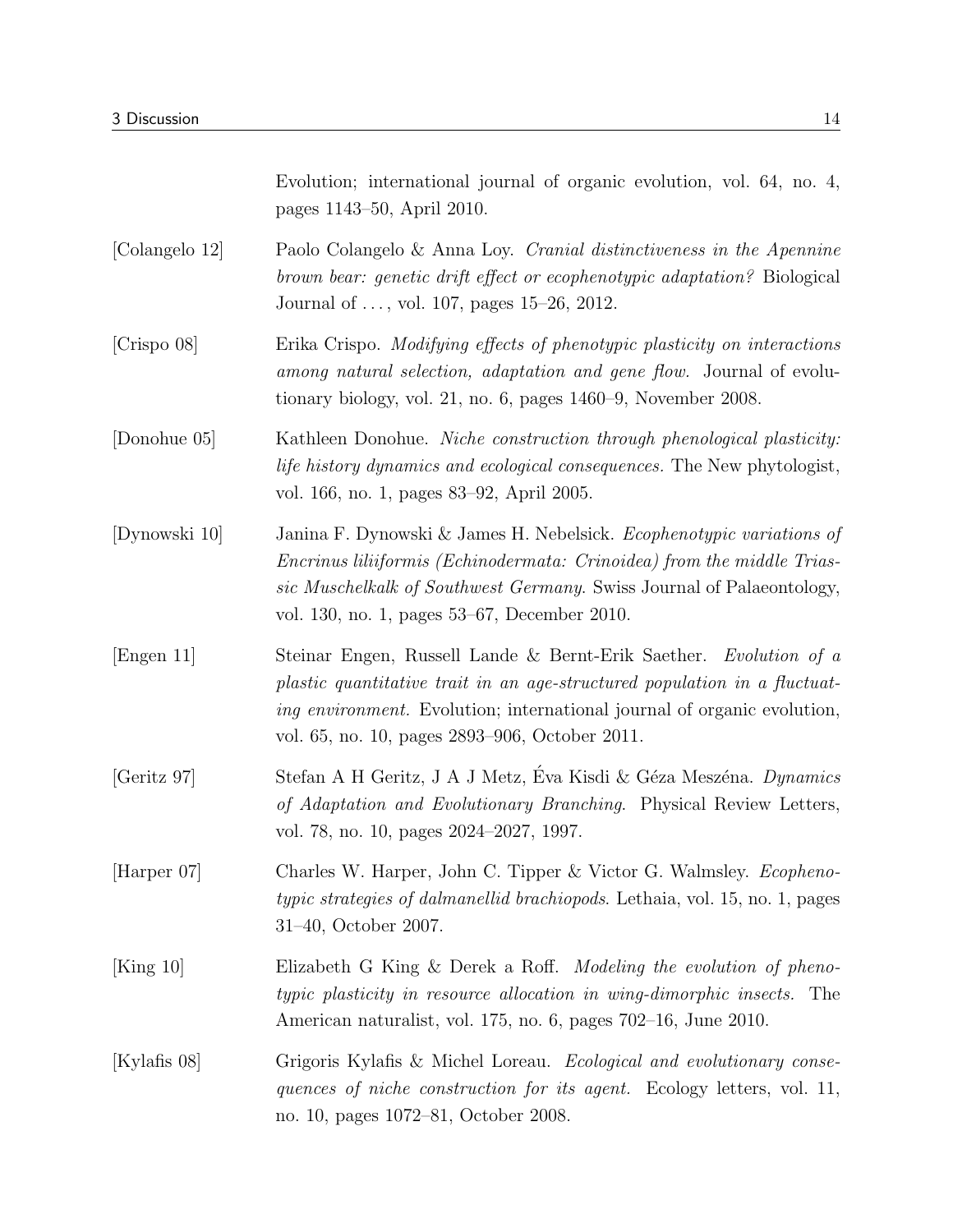| [Laland 01]    | Kevin N. Laland, J. Odling-Smee & M.W. Feldman. Niche construction,<br><i>biological evolution, and cultural change.</i> Behavioral and brain sciences,<br>vol. 23, no. 01, pages 131–146, 2001.                                                 |
|----------------|--------------------------------------------------------------------------------------------------------------------------------------------------------------------------------------------------------------------------------------------------|
| [Loden 80]     | M.S. Loden & W.J. Harman. Ecophenotypic Variation in Setae of Nai-<br>didae (Oligochaeta). Aquatic Oligochaete Biology, pages 33–39, 1980.                                                                                                       |
| [Miller 82]    | A. A. L. Miller, D. B. Scott & F. S. Medioli. Elphidium excavatum<br><i>(Terquem); ecophenotypic versus subspecific variation.</i> The Journal of<br>Foraminiferal Research, vol. 12, no. 2, pages 116–144, April 1982.                          |
| [Miner 05]     | Benjamin G Miner, Sonia E Sultan, Steven G Morgan, Dianna K<br>Padilla & Rick a Relyea. <i>Ecological consequences of phenotypic plas-</i><br><i>ticity</i> . Trends in ecology & evolution, vol. 20, no. 12, pages $685-92$ ,<br>December 2005. |
| [Müller 10]    | Gerd B. Müller. <i>Epigenetic Innovation</i> . In Massimo Pigliucci & Gerd B.<br>Müller, editeurs, Evolution: The Extended Synthesis, pages 307–332.<br>Cambridge, MA: MIT Press, 2010.                                                          |
| [Pelletier 09] | F Pelletier, D Garant & a P Hendry. <i>Eco-evolutionary dynamics</i> . Philo-<br>sophical transactions of the Royal Society of London. Series B, Biological<br>sciences, vol. 364, no. 1523, pages 1483-9, June 2009.                            |
| [Pigliucci 01] | Massimo Pigliucci. Phenotypic plasticity: Beyond nature and nurture.<br>Baltimore: Johns Hopkins University Press, 2001.                                                                                                                         |
| [Pigliucci 06] | Massimo Pigliucci. <i>Genetic Variance–covariance Matrices: A Critique</i><br>of the Evolutionary Quantitative Genetics Research Program. Biology<br>& Philosophy, vol. 21, no. 1, pages $1-23$ , January 2006.                                  |
| [Pigliucci 07] | Massimo Pigliucci. Do we need an extended evolutionary synthesis?<br>Evolution; international journal of organic evolution, vol. 61, no. 12,<br>pages 2743–9, December 2007.                                                                     |
| [Pigliucci 10] | Massimo Pigliucci.<br><i>Phenotypic plasticity.</i> In Massimo Pigliucci &<br>Gerd B. Müller, editeurs, Evolution: The Extended Synthesis, pages<br>355–378. Cambridge, MA: MIT Press, 2010.                                                     |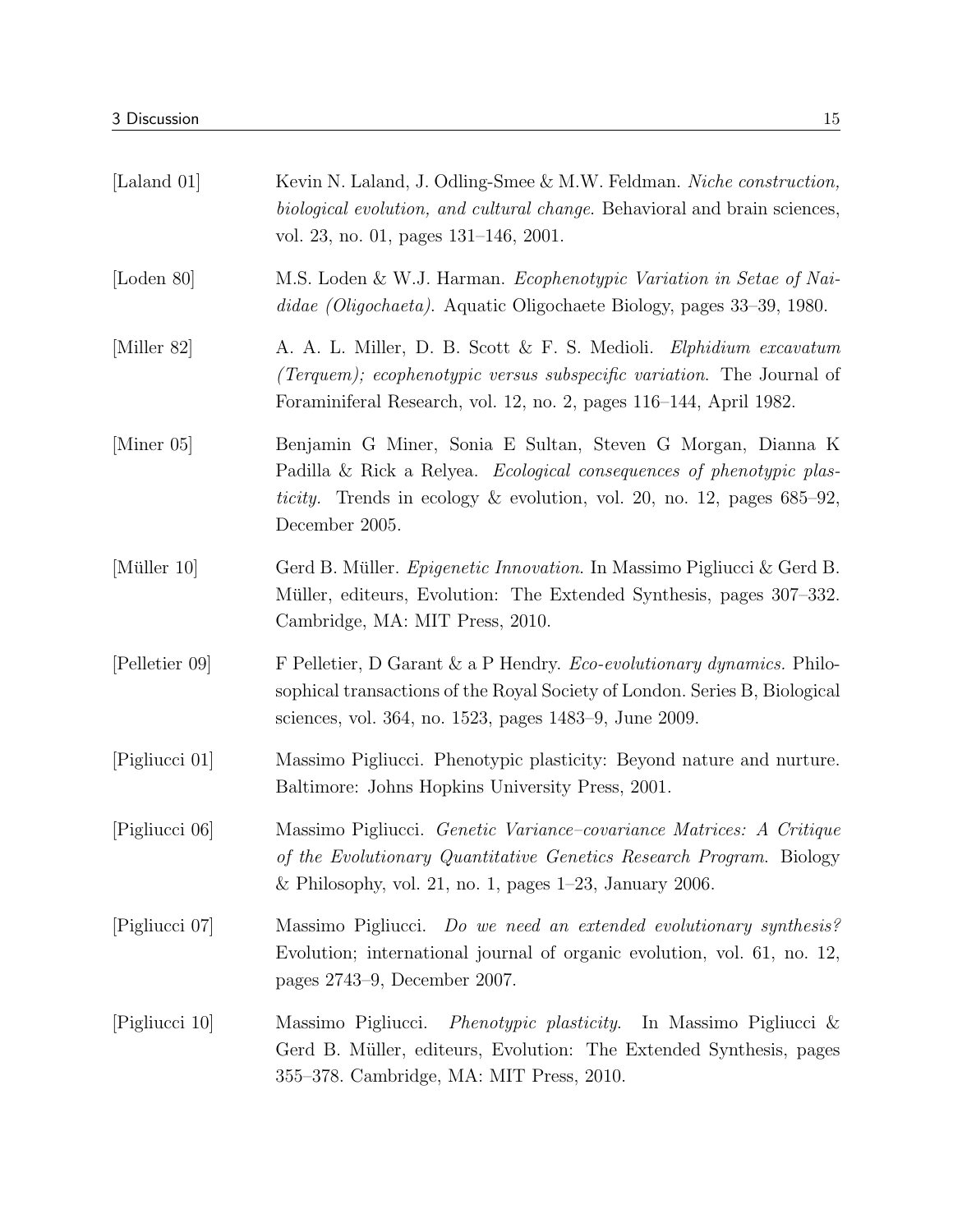| $\left[\text{Piras } 10\right]$ | Paolo Piras, Federica Marcolini, Pasquale Raia, Mariateresa Curcio &<br>Tassos Kotsakis. Ecophenotypic variation and phylogenetic inheritance<br>in first lower molar shape of extant Italian populations of Microtus<br><i>(Terricola) savii (Rodentia).</i> Biological Journal of the Linnean Soci-<br>ety, vol. 99, no. 3, pages 632–647, February 2010. |
|---------------------------------|-------------------------------------------------------------------------------------------------------------------------------------------------------------------------------------------------------------------------------------------------------------------------------------------------------------------------------------------------------------|
| Reyment 88                      | R. a. Reyment, F. L. Bookstein, K. G. McKENZIE & S. Majoran.<br>Ecophenotypic variation in Mutilus pumilus (Ostracoda) from Australia,<br>studied by canonical variate analysis and tensor biometrics. Journal of<br>Micropalaeontology, vol. 7, no. 1, pages $11-20$ , May 1988.                                                                           |
| [Sadeh 11]                      | Asaf Sadeh, Noa Truskanov, Marc Mangel & Leon Blaustein. Compen-<br>satory development and costs of plasticity: larval responses to desiccated<br><i>conspecifics.</i> PloS one, vol. 6, no. 1, page e15602, January 2011.                                                                                                                                  |
| [Schneider 10]                  | Simon Schneider, Franz T. Fürsich, Tanja Schulz-Mirbach & Win-<br>fried Werner. Ecophenotypic Plasticity Versus Evolutionary Trends-<br>Morphological Variability in Upper Jurassic Bivalve Shells from Por-<br><i>tugal.</i> Acta Palaeontologica Polonica, vol. 55, no. 4, pages 701–732,<br>December 2010.                                               |
| [Scrutton 96]                   | C. T. Scrutton. Ecophenotypic variation in the early Silurian rugose<br>coral Palaeocyclus porpita. Proceedings of the Yorkshire Geological So-<br>ciety, vol. 51, no. 1, pages 1–8, June 1996.                                                                                                                                                             |
| $[\text{Sinha } 05]$            | Anindya Sinha. Not in their genes: phenotypic flexibility, behavioural<br><i>traditions and cultural evolution in wild bonnet macaques.</i> Journal of<br>biosciences, vol. 30, no. 1, pages $51-64$ , February 2005.                                                                                                                                       |
| [Smallegange 12]                | Isabel M Smallegange & Tim Coulson. Towards a general, population-<br>level understanding of eco-evolutionary change. Trends in ecology $\&$<br>evolution, pages $1-6$ , August 2012.                                                                                                                                                                       |
| [Taborsky 12]                   | Barbara Taborsky & Rui F Oliveira. Social competence: an evolutionary<br><i>approach</i> . Trends in ecology $\&$ evolution, vol. 27, no. 12, pages 679–688,<br>October 2012.                                                                                                                                                                               |
| [Thurman 10]                    | Carl Thurman, Joshua Hanna & Chad Bennett. Ecophenotypic phys-<br>iology: osmoregulation by fiddler crabs (Uca spp.) from the northern                                                                                                                                                                                                                      |